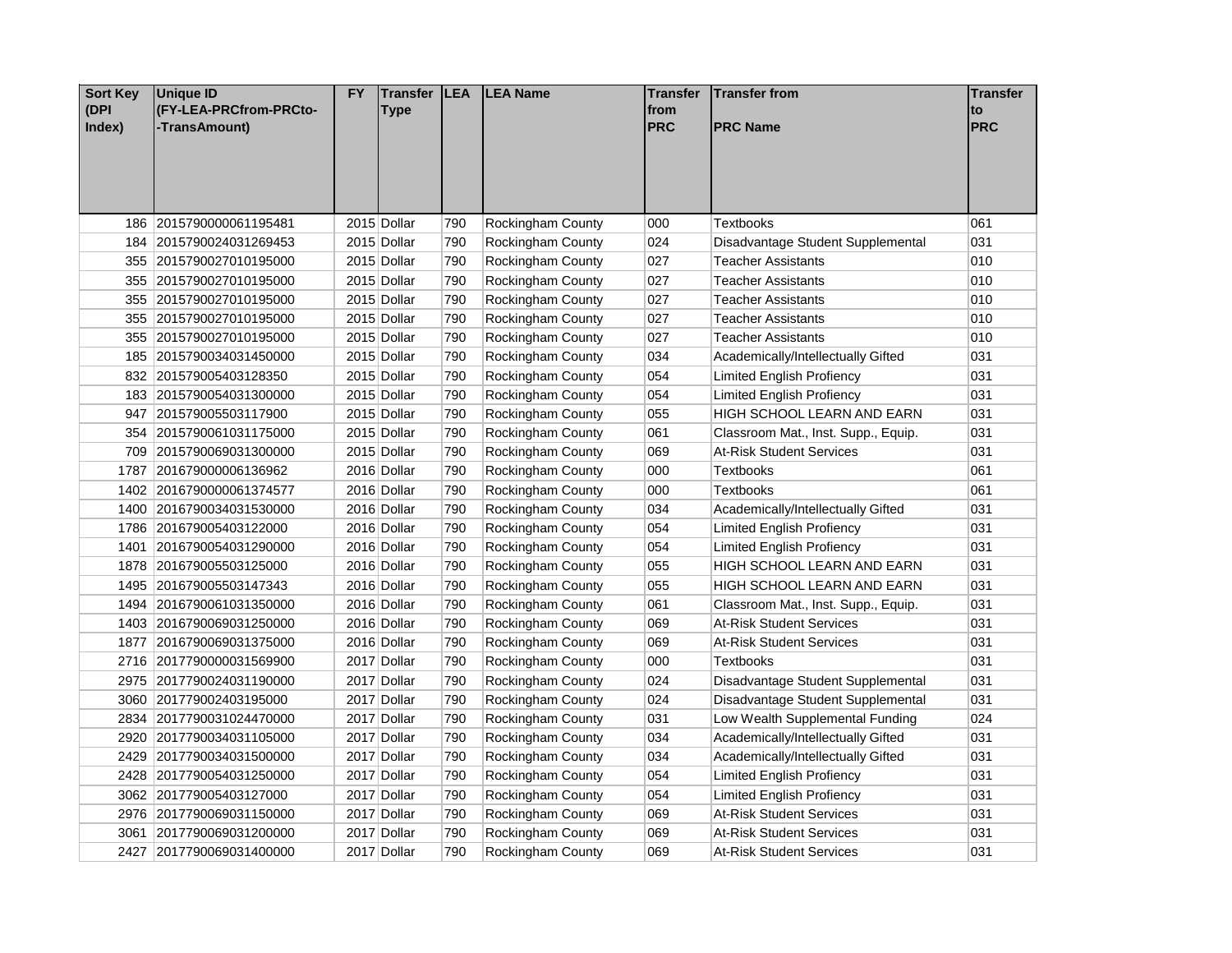| <b>Transfer to</b>                  | <b>Initial</b><br><b>Allotment</b> | Initial<br><b>Allotment</b> | Transfer<br>Amount | <b>Need</b><br><b>Explanation?</b> | <b>Purpose</b><br><b>Code</b> | <b>Purpose</b><br><b>Dollar</b> | <b>Teacher</b><br><b>Position(s)</b> | <b>Affected</b><br><b>Grade Level</b>                  |
|-------------------------------------|------------------------------------|-----------------------------|--------------------|------------------------------------|-------------------------------|---------------------------------|--------------------------------------|--------------------------------------------------------|
| <b>PRC Name</b>                     | (from PRC)                         | (to PRC)                    |                    |                                    |                               | <b>Amount</b>                   | <b>Affected?</b><br>(Yes/No)         | (Elementary,<br><b>Middle, High</b><br>or Alternative) |
|                                     |                                    |                             |                    |                                    |                               |                                 |                                      |                                                        |
| Classroom Mat., Inst. Supp., Equip. | 195,481                            | 379,403                     | 195,481            | <b>YES</b>                         | 5,110                         | 195,481                         | No                                   |                                                        |
| Low Wealth Supplemental Funding     | 853,037                            | 4,550,251                   | 269,453            | <b>YES</b>                         | 5,830                         | 269,453                         | No                                   |                                                        |
| Waiver For Cert. Personnel          | 3,190,970                          |                             | 195,000 YES        |                                    | 5,110                         | 48,691                          | Yes                                  | High                                                   |
| Waiver For Cert. Personnel          | 3,190,970                          | $\blacksquare$              | 195,000 YES        |                                    | 5,110                         | 22,228                          | Yes                                  | High                                                   |
| Waiver For Cert. Personnel          | 3,190,970                          |                             | 195,000 YES        |                                    | 5,110                         | 18,781                          | Yes                                  | High                                                   |
| Waiver For Cert. Personnel          | 3,190,970                          | $\overline{\phantom{a}}$    | 195,000 YES        |                                    | 5,110                         | 37,050                          | Yes                                  | Middle                                                 |
| Waiver For Cert. Personnel          | 3,190,970                          | $\overline{\phantom{a}}$    | 195,000 YES        |                                    | 5,110                         | 68,250                          | Yes                                  | Elementary                                             |
| Low Wealth Supplemental Funding     | 673,684                            | 4,550,251                   | 450,000            | <b>YES</b>                         | 5,110                         | 450,000                         | No                                   |                                                        |
| Low Wealth Supplemental Funding     | 397,175                            | 4,550,251                   | 28,350 YES         |                                    | 5,400                         | 28,350                          | No                                   |                                                        |
| Low Wealth Supplemental Funding     | 397,175                            | 4,550,251                   | 300,000            | YES                                | 6,400                         | 300,000                         | No                                   |                                                        |
| Low Wealth Supplemental Funding     | 317,512                            | 4,550,251                   | 17,900 YES         |                                    | 5,400                         | 17,900                          | No                                   |                                                        |
| Low Wealth Supplemental Funding     | 379,403                            | 4,550,251                   | 175,000            | <b>YES</b>                         | 5,400                         | 175,000                         | No                                   |                                                        |
| Low Wealth Supplemental Funding     | 2,587,196                          | 4,550,251                   | 300,000 YES        |                                    | 5,400                         | 300,000                         | No                                   |                                                        |
| Classroom Mat., Inst. Supp., Equip. | 374,577                            | 371,925                     | 36,962 YES         |                                    | 5,110                         | 36,962                          | No                                   |                                                        |
| Classroom Mat., Inst. Supp., Equip. | 374,577                            | 371,925                     | 374,577            | <b>YES</b>                         | 5,110                         | 374,577                         | No                                   |                                                        |
| Low Wealth Supplemental Funding     | 672,710                            | 4,381,201                   | 530,000            | <b>YES</b>                         | 5,110                         | 530,000                         | No                                   |                                                        |
| Low Wealth Supplemental Funding     | 381,232                            | 4,381,201                   | 22,000 YES         |                                    | 5,110                         | 22,000                          | No                                   |                                                        |
| Low Wealth Supplemental Funding     | 381,232                            | 4,381,201                   | 290,000            | <b>YES</b>                         | 5,110                         | 290,000                         | No                                   |                                                        |
| Low Wealth Supplemental Funding     | 316,646                            | 4,381,201                   | 25,000 YES         |                                    | 5,400                         | 25,000                          | No                                   |                                                        |
| Low Wealth Supplemental Funding     | 316,646                            | 4,381,201                   | 47,343 YES         |                                    | 5,400                         | 47,343                          | No                                   |                                                        |
| Low Wealth Supplemental Funding     | 371,925                            | 4,381,201                   | 350,000            | YES                                | 5,400                         | 350,000                         | No                                   |                                                        |
| Low Wealth Supplemental Funding     | 2,650,977                          | 4,381,201                   | 250,000            | YES                                | 6,200                         | 250,000                         | No                                   |                                                        |
| Low Wealth Supplemental Funding     | 2,650,977                          | 4,381,201                   | 375,000 YES        |                                    | 6,400                         | 375,000                         | No                                   |                                                        |
| Low Wealth Supplemental Funding     | 524,697                            | 4,405,904                   | 569,900            | <b>YES</b>                         | 5,400                         | 569,900                         | No                                   |                                                        |
| Low Wealth Supplemental Funding     | 875,864                            | 4,405,904                   | 190,000            | <b>YES</b>                         | 5,400                         | 190,000                         | No                                   |                                                        |
| Low Wealth Supplemental Funding     | 875,864                            | 4,405,904                   | 95,000 YES         |                                    | 5,400                         | 95,000                          | No                                   |                                                        |
| Disadvantage Student Supplemental   | 4,405,904                          | 875,864                     | 470,000 YES        |                                    | 6,110                         | 470,000                         | No                                   |                                                        |
| Low Wealth Supplemental Funding     | 665,951                            | 4,405,904                   | 105,000            | YES                                | 6,400                         | 105,000                         | No                                   |                                                        |
| Low Wealth Supplemental Funding     | 665,951                            | 4,405,904                   | 500,000            | <b>YES</b>                         | 5,110                         | 500,000                         | No                                   |                                                        |
| Low Wealth Supplemental Funding     | 354,376                            | 4,405,904                   | 250,000 YES        |                                    | 6,400                         | 250,000                         | No                                   |                                                        |
| Low Wealth Supplemental Funding     | 354,376                            | 4,405,904                   | 27,000             | YES                                | 6,400                         | 27,000                          | No                                   |                                                        |
| Low Wealth Supplemental Funding     | 2,605,255                          | 4,405,904                   | 150,000 YES        |                                    | 5,830                         | 150,000                         | No                                   |                                                        |
| Low Wealth Supplemental Funding     | 2,605,255                          | 4,405,904                   | 200,000 YES        |                                    | 5,400                         | 200,000                         | No                                   |                                                        |
| Low Wealth Supplemental Funding     | 2,605,255                          | 4,405,904                   | 400,000 YES        |                                    | 5,400                         | 400,000                         | No                                   |                                                        |